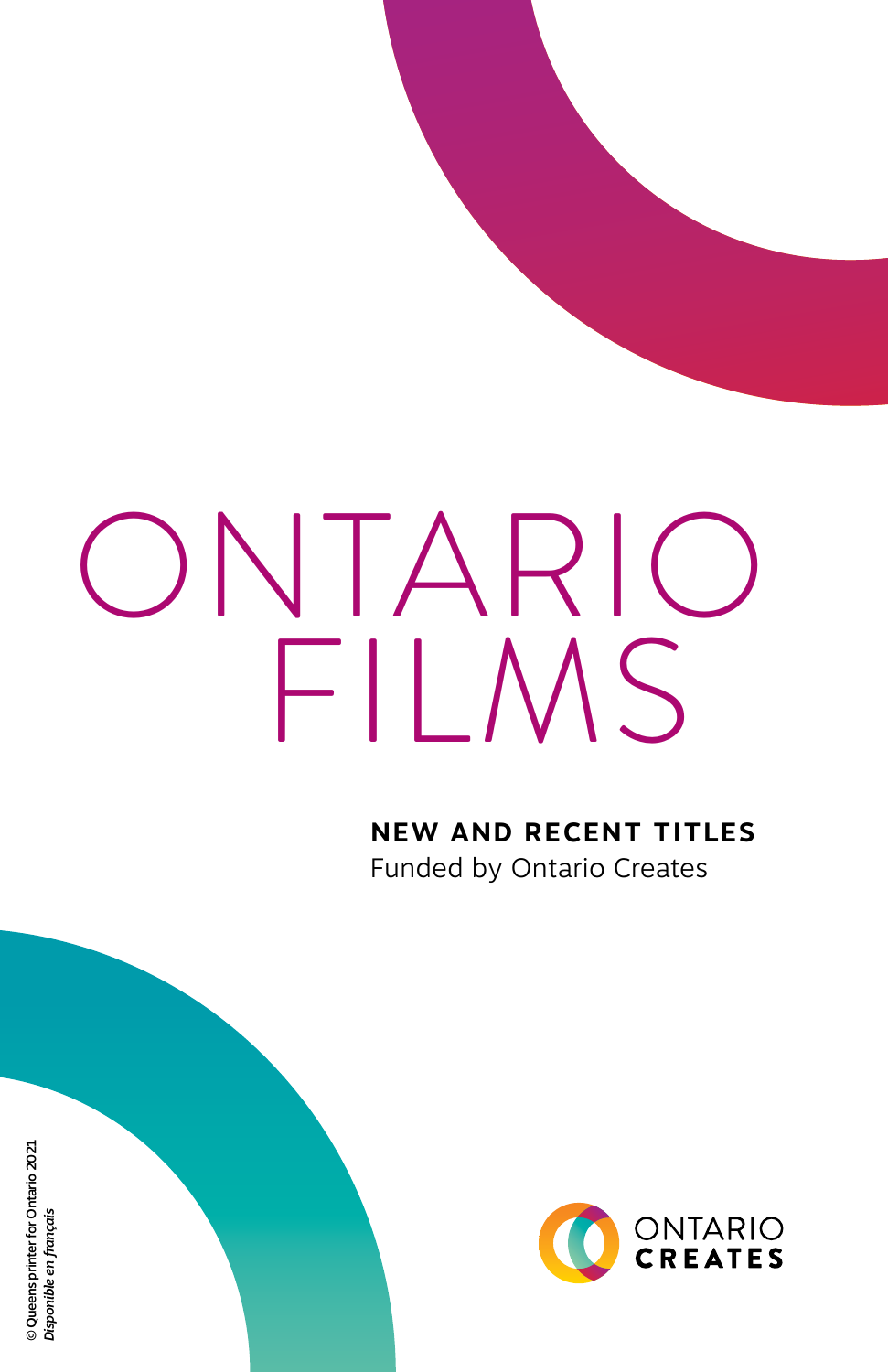## UPCOMING RELEASES





**SCRIPTED** 

## **ALICE, DARLING**

Ontario Producer: Babe Nation Films, [hello@babenationfilms.com](mailto:hello@babenationfilms.com) Producers: Lindsay Tapscott, Katie Bird Nolan, Christina Piovesan, Noah Segal Director: Mary Nighy Writer: Alanna Francis

Cast: Anna Kendrick, Kaniehtiio Horn, Wunmi Mosaku, Charlie Carrick Canadian Distributor: Elevation Pictures, [nsegal@elevationpictures.com](mailto:nsegal@elevationpictures.com) International Distributor and/or Sales: Lionsgate

#### SCRIPTED

## **ALL MY PUNY SORROWS**

Ontario Producer: Mulmur Feed Co., Sugar Shack Productions, Carousel Pictures Producers: Michael McGowan, Patrice Theroux, Tyler Levine Director/Writer: Michael McGowan Cast: Alison Pill, Sarah Gadon, Mare Winningham, Donal Logue Canadian Distributor: Mongrel Media, [ai@mongrelmedia.com](mailto:ai@mongrelmedia.com), +416 516-9775 X 231 International Distributor and/or Sales: Voltage Pictures, [paige.williams@voltagepictures.com,](mailto:paige.williams@voltagepictures.com) +213 618-0368

**TIFF Official Selection 2021, Cinéfest Sudbury International Film Festival 2021**

SCRIPTED

## **THE BOATHOUSE**

Ontario Producer: Circle Blue Entertainment, [georgia@circleblueentertainment.com](mailto:georgia@circleblueentertainment.com) Producers: Amos Adetuyi, Floyd Kane, Arnie Zipursky Director: Hannah Cheesman Writer: Elizabeth Stewart Cast: Michaela Kurimsky, Alan Van Sprang, Taylor Belle, Jack Fulton Canadian Distributor: levelFILM, [Jb@levelfilm.com,](mailto:Jb@levelfilm.com) +416 504-0254 International Distributor and/or Sales: Arnie Zipursky, [azipursky@ccientertainment.com,](mailto:azipursky@ccientertainment.com) +416 964-8750

**TIFF Official Selection 2021, Rhode Island International Film Festival 2021**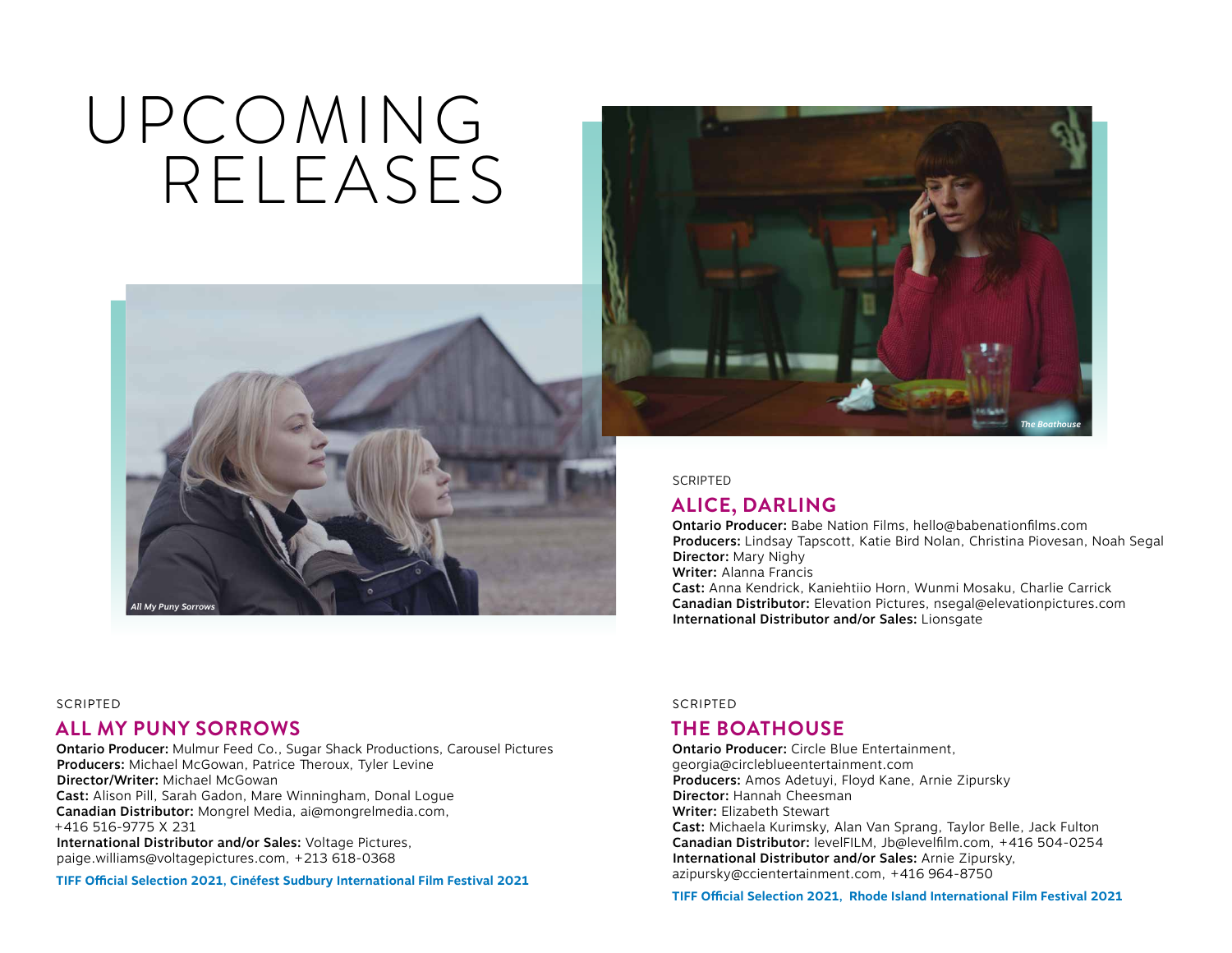



### **CASCADE**

Ontario Producer: Edge Entertainment, [info@edge-enterprises.ca](mailto:info@edge-enterprises.ca) Producers: Rosalie Chilelli, Jennifer Pun Director: Egidio Coccimiglio Writer: Ed Mason Cast: Sara Waisglass, Joel Oulette, Greg Bryk Canadian Distributor: levelFILM, [mb@levelfilm.com](mailto:mb@levelfilm.com), +416 527-4628

#### ANIMATED

## **CHARLOTTE**

Ontario Producer: January Films Producers: Julia Rosenberg, Christina Rotsaert (Co-Producer), Jim Sternberg (Executive Producer) Directors: Eric Warin, Tahir Rana Writers: Erik Rutherford, David Bezmozgis Cast: Keira Knightley, Jim Broadbent, Sam Claflin, Sophie Okonedo Canadian Distributor: Elevation Pictures, [info@elevationpictures.com,](mailto:info@elevationpictures.com) +416 583-5800 International Distributor and/or Sales: Sierra Affinity, +424 253-1060 **TIFF Official Selection 2021**



#### DOCUMENTARY

#### **CYNARA**

Ontario Producers: Frequent Flyer Films Inc., [bryn@frequentflyerfilms.ca](mailto:bryn@frequentflyerfilms.ca); Taza Media Inc., [sherienbarsoum@gmail.com](mailto:sherienbarsoum@gmail.com) Producers: Bryn Hughes, Sherien Barsoum, Michelle Shephard Director/Writer: Sherien Barsoum Canadian Distributor: Frequent Flyer Films Inc., [bryn@frequentflyerfilms.ca,](mailto:bryn@frequentflyerfilms.ca) +647 271-0753

#### SCRIPTED

## **DELIA'S GONE**

Ontario Producer: Lumanity Productions Inc. Producers: Jonathan Bronfman, Robert Budreau Director/Writer: Robert Budreau Cast: Stephan James, Marisa Tomei, Paul Walter Hauser, Travis Fimmel Canadian Distributor: Entertainment One Canada, [LCabral@entonegroup.com,](mailto:LCabral@entonegroup.com) +416 309-4181 International Distributor and/or Sales: Radiant Films, [mimi@radiant-films.com](mailto:mimi@radiant-films.com), +310 601-2726

**Cinéfest Sudbury International Film Festival 2021**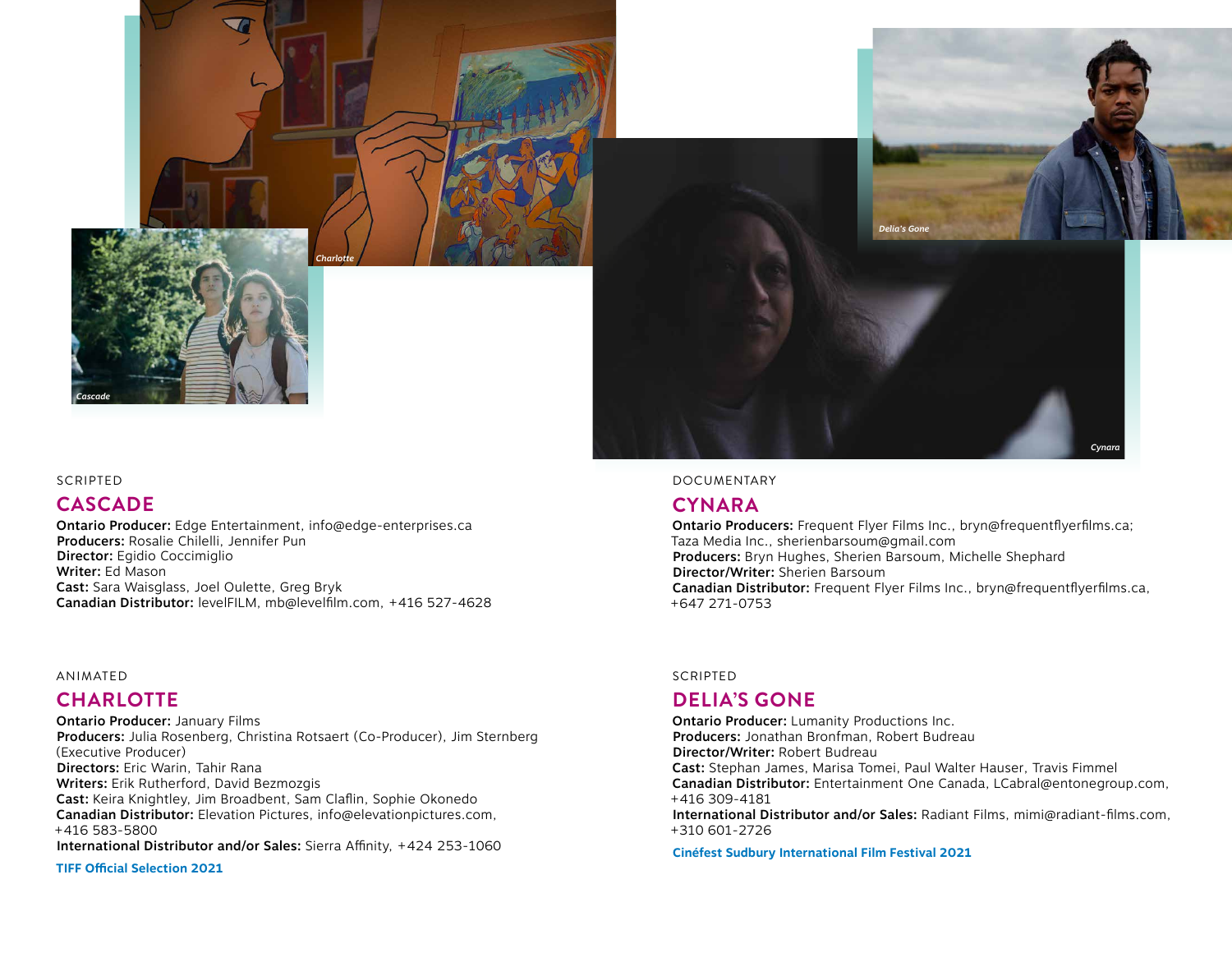



*The Middle Man*



#### **SCRIPTED**

## **KICKING BLOOD**

Ontario Producer: New Real Films, [info@newrealfilms.com](mailto:info@newrealfilms.com) Producer: Jennifer Jonas Director: Blaine Thurier Writers: Blaine Thurier, Leonard Farlinger Cast: Alanna Bale, Luke Bilyk, Vinessa Antoine, Ella Jonas Farlinger Canadian Distributor: levelFILM, [Jb@levelfilm.com](mailto:Jb@levelfilm.com), +416 565-8750 International Distributor and/or Sales: Elle Driver, [alexis@elledriver.eu,](mailto:alexis@elledriver.eu) +33 1 56 43 48 75

*Kicking Blood*

**TIFF Official Selection 2021, Cinéfest Sudbury International Film Festival 2021**

#### DOCUMENTARY

## **LAST OF THE RIGHT WHALES**

Ontario Producer: HitPlay Productions Producer/Director/Writer: Nadine Pequeneza Cast: Barb Zoodsma, Charles 'Stormy' Mayo, Nick Hawkins, Martin Noel Canadian Distributor: Indiecan Entertainment, [avif@indiecanent.com](mailto:avif@indiecanent.com), +416 898-3456 International Distributor and/or Sales: Off the Fence,

[Loren.Baxter@offthefence.com](mailto:Loren.Baxter@offthefence.com), +44 20 3457 3456

#### **SCRIPTED**

## **THE MIDDLE MAN**

Ontario Producer: The Film Farm Inc. Producers: Simone Urdl, Jamie Manning, Jennifer Weiss Director/Writer: Bent Hamer Cast: Pål Sverre Hagen, Paul Gross, Tuva Novotny, Don McKellar Canadian Distributor: levelFILM, [level@levelfilm.com](mailto:level@levelfilm.com) International Distributor and/or Sales: The Match Factory, [info@matchfactory.de](mailto:info@matchfactory.de), +49 221 539 7090

**TIFF Official Selection 2021, Cinéfest Sudbury International Film Festival 2021**

SCRIPTED

#### **NIGHT RAIDERS**

Ontario Producers: Alcina Pictures, Uno Bravo, [paul@alcinapictures.com](mailto:paul@alcinapictures.com) Producers: Tara Woodbury, Paul Barkin Director/Writer: Danis Goulet Cast: Elle-Maija Tailfeathers, Brooklyn Letexier-Hart, Alex Tarrant Canadian Distributor: Elevation Pictures

**TIFF Official Selection 2021, Berlinale 2021**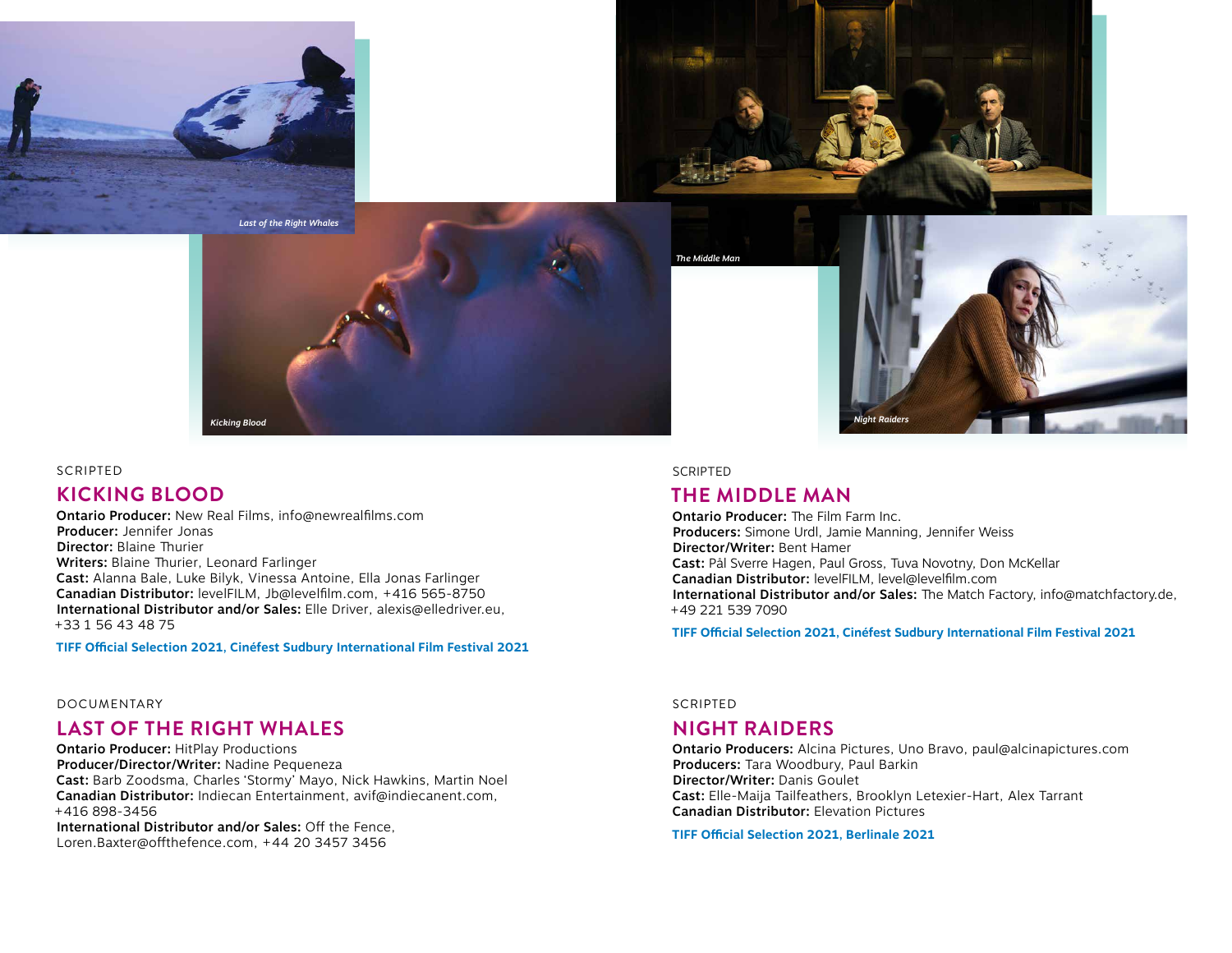



#### DOCUMENTARY

### **ONE OF OURS**

Ontario Producers: Sienna Films, Sphere Media Producers: Laura Perlmutter, Andrew Nicholas McCann Smith, Jennifer Kawaja Director/Writer: Yasmine Mathurin Canadian Distributor: Sphere Media (worldwide); Documentary Channel International Distributor and/or Sales: Abacus Media Rights, [jonathan@abacusmediarights.com](mailto:jonathan@abacusmediarights.com)

**Hot Docs 2021**

SCRIPTED

#### **SEE FOR ME**

Ontario Producer: Wildling Pictures, [info@wildlingpictures.com](mailto:info@wildlingpictures.com) Producers: Matt Code, Kristy Neville Director: Randall Okita Writers: Adam Yorke, Tommy Gushue Cast: Skyler Davenport, Jessica Parker Kennedy, Kim Coates Canadian Distributor: levelFILM, dh@levelfilm.com, +416 844-8847 International Distributor and/or Sales: Elle Driver, [adeline@elledriver.eu](mailto:adeline@elledriver.eu), +33 1 56 43 48 70

**Tribeca Film Festival 2021**

#### **SCRIPTED**

*See For Me*

## **THE SWEARING JAR**

Ontario Producer: Monkeys & Parrots Corp. Producer: Jane Loughman, Tony Wosk Director: Lindsay MacKay Writer: Kate Hewlett Cast: Adelaide Clemens, Douglas Smith, Patrick J. Adams, Kathleen Turner Canadian Distributor: leveFILM, [Jb@levelfilm.com](mailto:Jb@levelfilm.com), + 416 565-8750 International Distributor and/or Sales: Metro International, [will.machin@metro-films.com](mailto:will.machin@metro-films.com), +236 558-4919

#### SCRIPTED

## **LA SWITCH**

Ontario Producer: Carte Blanche Films Inc. Producer: Tracy Legault Director: Michel Kandisky Writers: Michel Kandisky, Christian Martel, Nadine Valcin Cast: François Arnaud, Lothaire Bluteau, Sophie Desmarais, Roch Castoguay Canadian/International Distributor: Filmoption, [pcadieux@megafun.ca](mailto:pcadieux@megafun.ca), +514 931-6190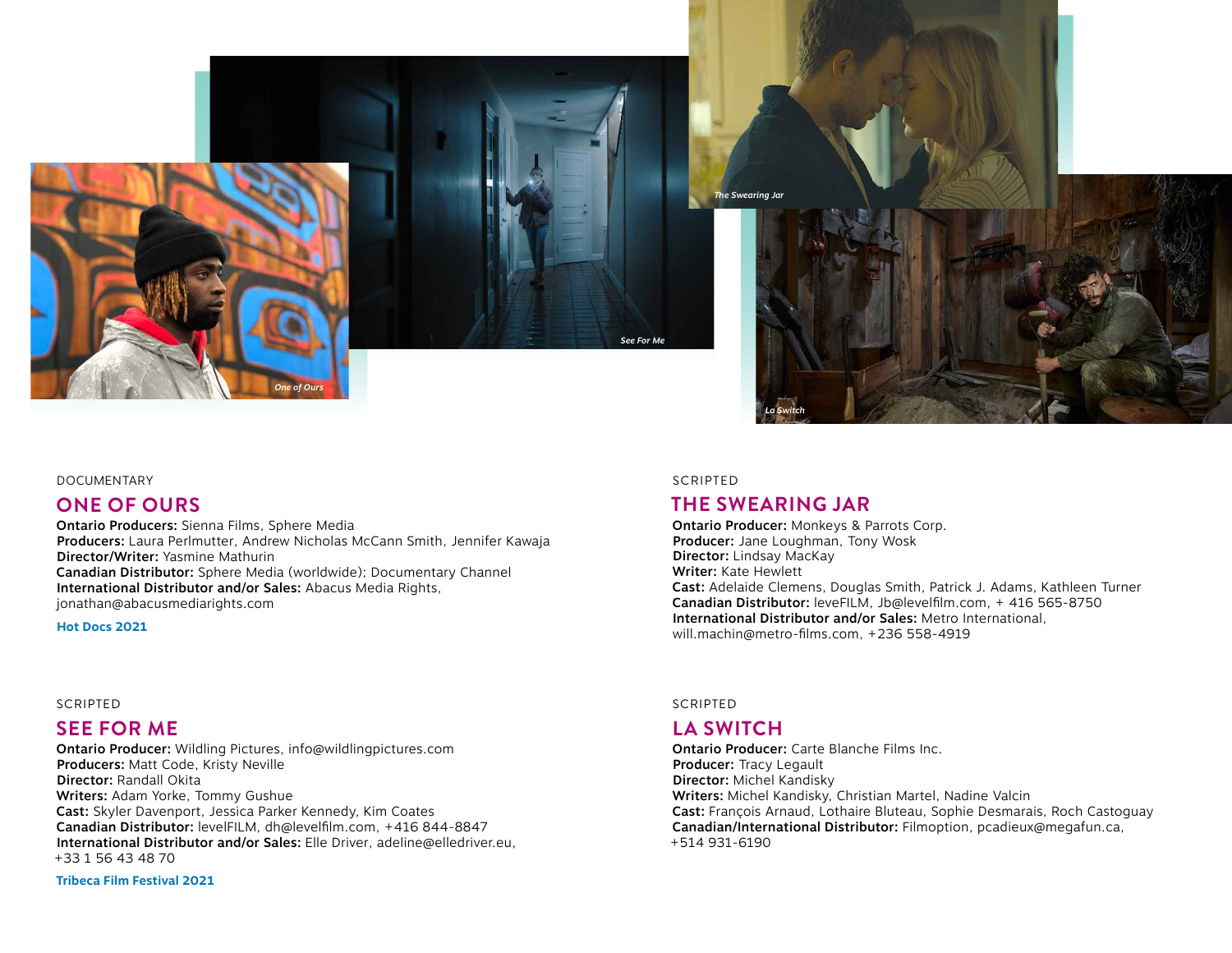

#### **SCRIPTED**

## **THE WHITE FORTRESS**

Ontario Producer: Timelapse Pictures, [timelapsepictures.ca](http://timelapsepictures.ca) Producers: Albert Shin, Igor Drljaca, Borga Dorter, Jordan Barker Director/Writer: Igor Drljaca Cast: Pavle Cemerikic, Sumeja Dardagan, Jasmin Geljo Canadian Distributor: Game Theory Films, [hilary@gametheoryfilms.com](mailto:hilary@gametheoryfilms.com), +289 259-7339 International Distributor and/or Sales: TVCO, [simonetta@tvco.eu](mailto:simonetta@tvco.eu), +39 3394989308

**Berlinale 2021, Shanghai International Film Festival, Sarajevo Film Festival 2021, Vancouver International Film Festival**

## RECENT RELEASES



#### **AKILLA'S ESCAPE** SCRIPTED

[levelFILM, level@levelfilm.com](http://levelFILM,%20level@levelfilm.com) WIDE Management [la@widemanagement.com](mailto:la@widemanagement.com)



Mongrel Media [info@mongrelmedia.com](mailto:info@mongrelmedia.com) +416 516-9775 Celluloid Dreams [info@celluloid-dreams.com](mailto:info@celluloid-dreams.com) +331 4980 0370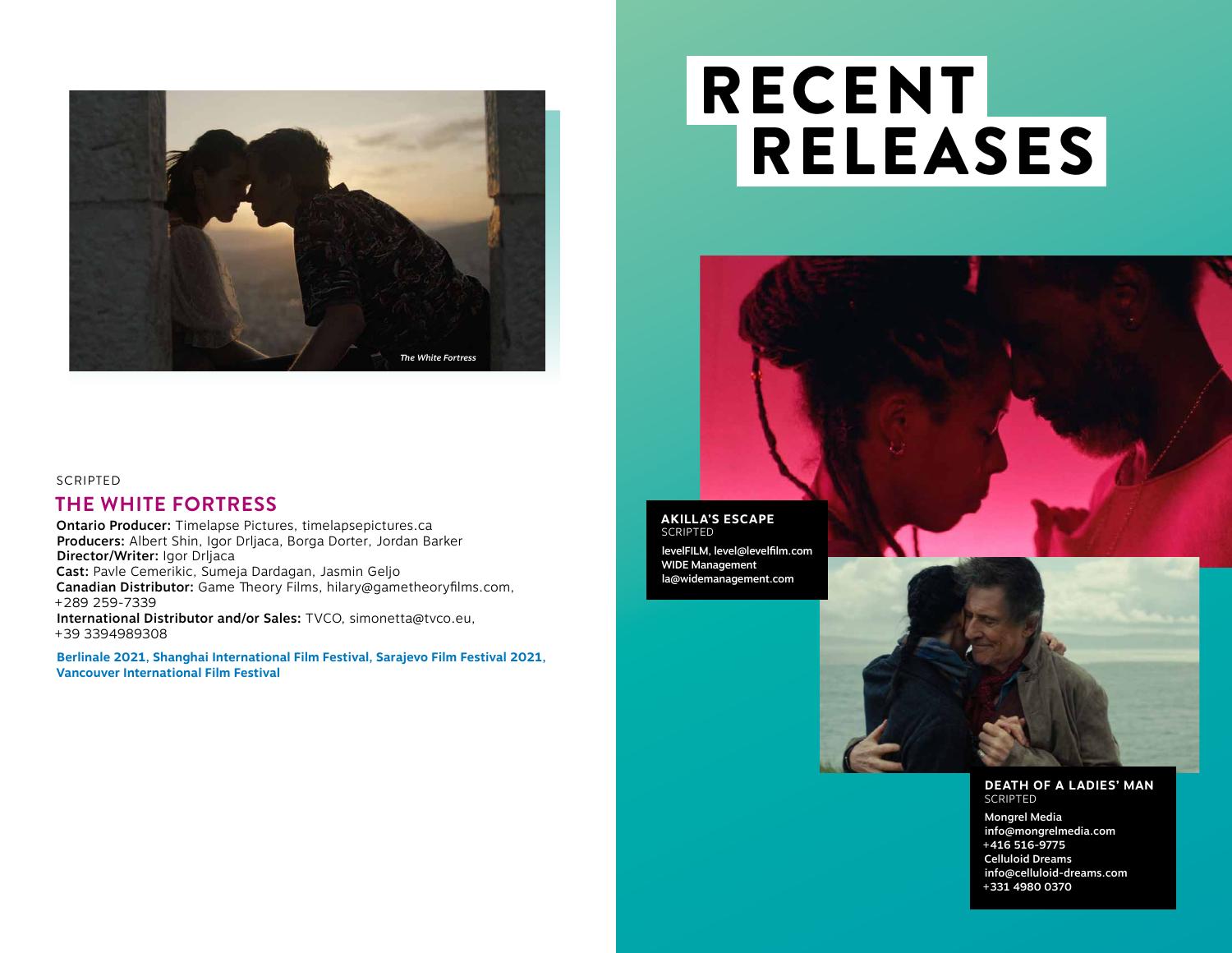

[david@hamiltonmehta.com](mailto:david@hamiltonmehta.com)

#### **POSSESSOR SCRIPTED**

Elevation Pictures [admin@elevationpictures.com](mailto:admin@elevationpictures.com) +416 583-5800 Arclight Films [lina@arclightfilms.com](mailto:lina@arclightfilms.com) +310 777-8855

## RECENT RELEASES

**THE KID DETECTIVE** SCRIPTED

levelFILM [level@levelfilm.com](mailto:level@levelfilm.com) Aqute Media [berry@aqutemedia.com](mailto:berry@aqutemedia.com)

> **SUBJECTS OF DESIRE** DOCUMENTARY Mesh Media ritacf@sympatico.ca +416 880-6315

**ENGIN**